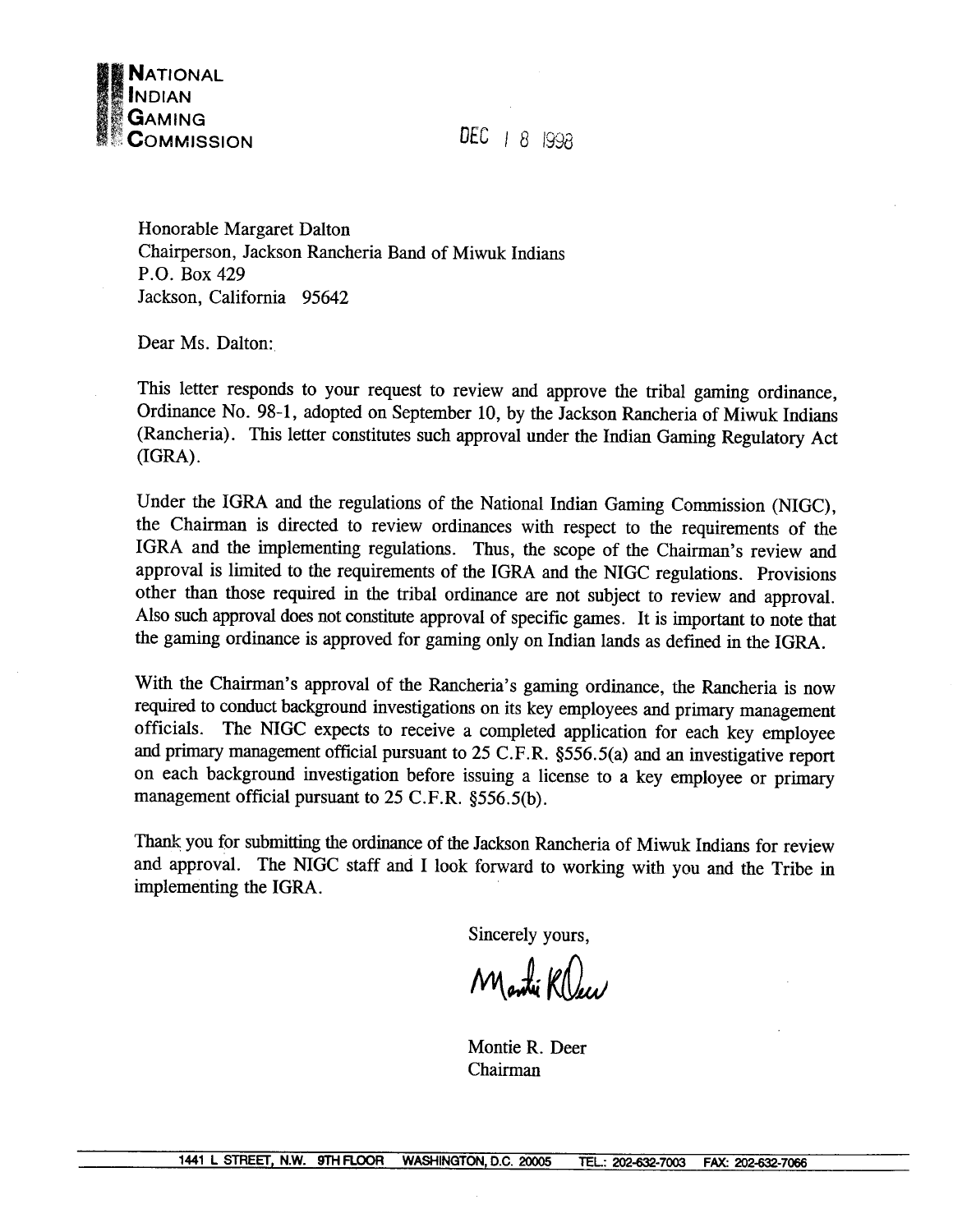

# **Jackson Rancheria**

**P.O. Box 429 Jackson, CA 95642 (209) 223-1935 FAX (209) 223-5366** 



# **RESOLUTION NO. 98-24**

- **WHEREAS,** the Jackson Rancheria Band of Miwuk Indians (hereinafter "the Tribe") is a federally recognized Indian Tribe; and
- **WHEREAS,** the Tribal Council is the governing body of the Tribe; and
- **WHEREAS,** the Tribe enacted a Class I1 gaming ordinance, which was approved in 1993 by the National Indian Gaming Commission to ensure its gaming operation complies with explicit requirements concerning gaming employee licensing, background checks, and related matters; and
- **WHEREAS,** the Tribe plans to engage in Class 111 gaming authorized by the tribal-state compact executed with the State of California on July 13, 1998; and
- **WHEREAS,** the National Indian Gaming Commission has promulgated regulations, which contain explicit requirements concerning gaming employee licensing, background checks, and related matters; and
- **WHEREAS,** the Tribe wishes to ensure that its Class I11 gaming operations comply with these regulations; and
- **WHEREAS,** the Tribe believes that the regulations will further enhance the Tribe's capability to ensure that its Class I11 and Class I1 gaming operations are managed honestly and efficiently; and
- **WHEREAS,** the Tribe wishes to designate its counsel, Howard Dickstein, as its agent for service of process for official communications from the National Indian Gaming Commission;

**NOW THEREFORE BE IT RESOLVED** that the Tribal Council hereby amends its Class I1 Gaming Ordinance as attached hereto, and authorizes its Chairperson, Margaret Dalton, to execute the ordinance and submit said ordinance with all accompanying documents required to the National Indian Gaming Commission for review and approval.

## **CERTIFICATION**

The foregoing resolution was adopted by a vote of 3 for, and 0 against and 0 abstentions, at a duly called meeting of the Tribal Council, at which a quorum was present, on this 19th day of August,

are Dalton, Chairperson

F:\JACKSON\RESOLUTI\CLASS2&3.RES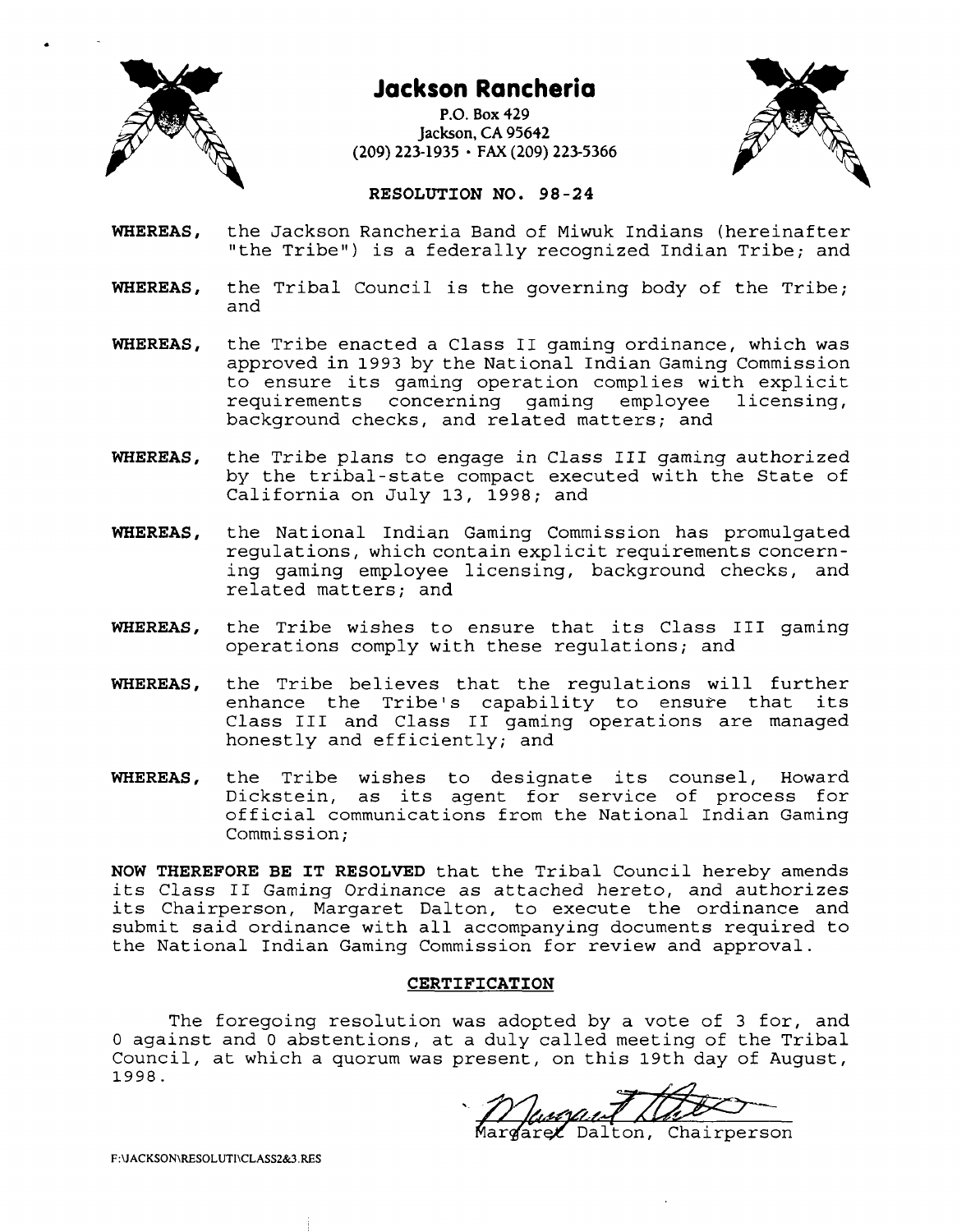ORDINANCE NO. 98<sup>-1</sup>

 $NIP$  2 3 **ipps** 

#### **AMENDED TRIBAL CLASS I1** AND **CLASS I11 GAMING ORDINANCE**

#### **I. Purpose**

 $\mathbf{w}$ 

The Tribal Council of the Jackson Rancheria Band of Miwuk Indians (hereinafter "Tribe"), empowered by the Tribe's Constitution to enact ordinances, hereby amends its Class I1 gaming ordinance in order to set the terms for Class I11 gaming activities on tribal lands as well.

#### **11. Gamina Authorized**

A. All forms of Class I1 gaming as defined in the Indian Gaming Regulatory Act, P.L. 100-447, 25 U.S.C. Section 2703 (7) (A) **("IGRA")** are hereby authorized, including but not limited to bingo, pulltabs, and non-banking card games.

B. All forms of Class I11 gaming as defined in the Indian Gaming Regulatory Act, P.L. 100-447, 25 U.S.C. Section 2703(8) ("IGRA") and authorized by the tribal-state compact between the Tribe and the State of California executed on July 13, 1998 (hereinafter "tribal-state compact"), including Indian Lottery Games, are hereby authorized.

## **111. Ownership of Gaminq**

The Tribe shall maintain the sole propriety interest in and responsibility for the conduct of all Class I1 and Class I11 gaming activities authorized by this ordinance.

#### **IV. Use of Gaminq Revenue**

A. Net revenues from the Tribe's share of Class I1 and Class I11 gaming activities authorized herein shall be used only for the following purposes: to fund tribal government operations and programs; provide for general welfare of the Tribe and its members; promote tribal economic development; donate to charitable organizations; or help fund operations of local government agencies.

B. If the Tribe elects to make per capita payments, it shall authorize such payments only pursuant to its Plan for the Allocation of Gaming Revenue, approved by the Secretary of the Interior under S2710 (b) (3) of IGRA.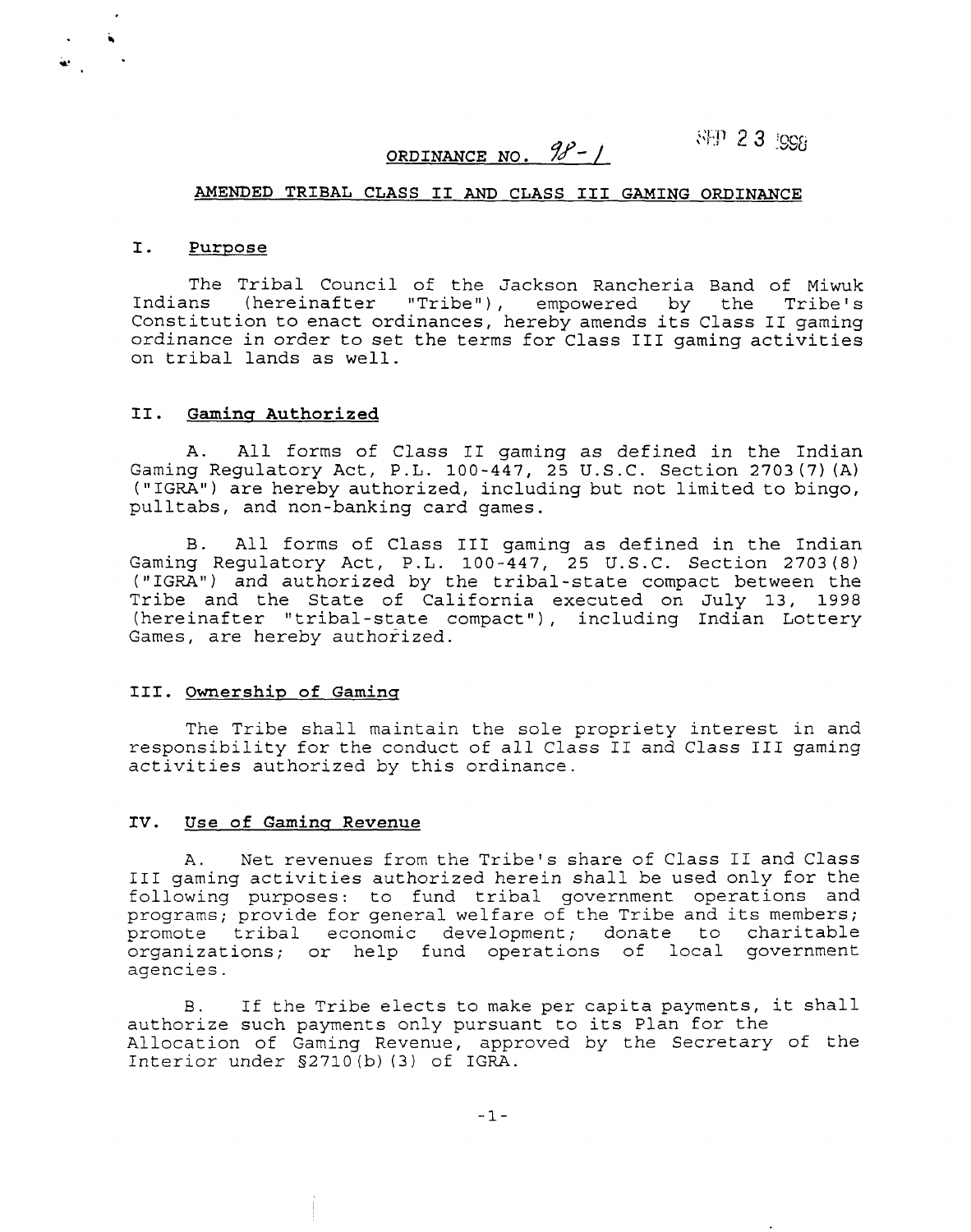# **V. Audit**

 $\bullet$ 

 $\mathcal{L}_{\bullet}$ 

 $\frac{1}{2}$ 

A. The Tribe shall cause to be conducted annually an independent audit of gaming operations and shall submit the resulting audit reports to the Commission.

B. All gaming related contracts that result in the purchase of supplies, services, or concessions in excess of \$25,000 annually, except for contracts for professional legal and accounting services, shall be specifically included within the scope of the audit that is described in subsection (A) above.

#### **VI. Environmental Protection**

The construction, maintenance and operation of Class I1 and Class I11 gaming facilities and Class I1 and Class I11 games shall be conducted in a manner which adequately protects the environment and the public health and safety.

#### VII. Licenses for Key Employees and Primary Management Officials

The Tribe shall ensure that the policies and procedures set out in this section are implemented with respect to key employees and primary management officials employed at any Class I1 and/cr Class 111 gaming enterprise operated on tribal lands:

#### A. Definitions

For the purposes of this section, the following definitions apply:

#### 1. Key employee.

(a) A person who performs one or more of the following functions:

- (1) Bingo caller;
- (2) Counting room supervisor;
- (3) Chief of security;
- (4) Custodian of gaming supplies or cash;
- (5) Floor manager;
- (6) Pitboss;
- (7) Dealer;
- (8) Croupier;

 $-2-$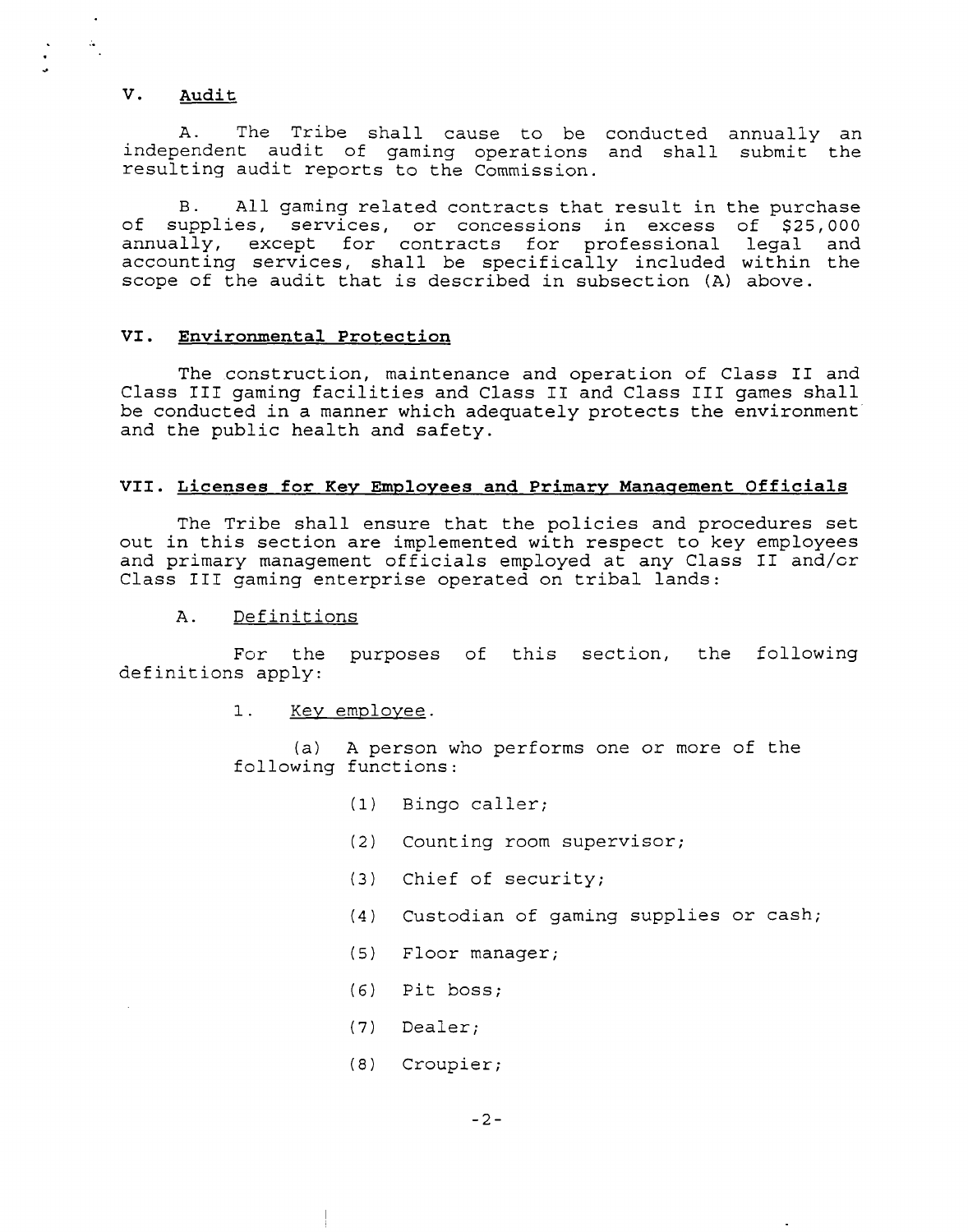(9) Approver of credit; or

(10) Custodian of gambling devices including persons with access to cash and accounting records within such devices;

(b) If not otherwise included, any other person whose total cash compensation is in excess of \$50,000 per year; or

(c) If not otherwise included, the four most highly compensated persons in the gaming operation.

(d) If not otherwise included, any other person who is designated as a key employee under the tribal-state compact.

## 2. Primary Management Official.

(a) The person having management responsibility for a management contract;

- (b) Any person who has authority:
	- **(1)** To hire and fire employees; or
	- (2) To set up working policy for the gaming operation; or

(c) The chief financial officer or other person who has financial management responsibility.

## B. Application Forms

Ť.

 $\omega$ 

 $\mathcal{L}$ 

The following notice shall be placed on the application form for a key employee or a primary management official before that form is filled out by an applicant:

In compliance with the Privacy Act of 1974, the following information is provided: Solicitation of the information on this form is authorized by 25 U.S.C. 2701 et seq. The purpose of the requested information is to determine the eligibility of individuals to be employed in a gaming operation. The information will be used by National Indian Gaming Commission members and staff who have need for the information in the performance of their official duties. The information may be disclosed to appropriate Federal, Tribal, State, local, or foreign law enforcement and regulatory agencies when relevant to civil, criminal or regulatory investigations or prosecutions or when pursuant to a requirement by a tribe or the National Indian Gaming Commission in connection with the hiring or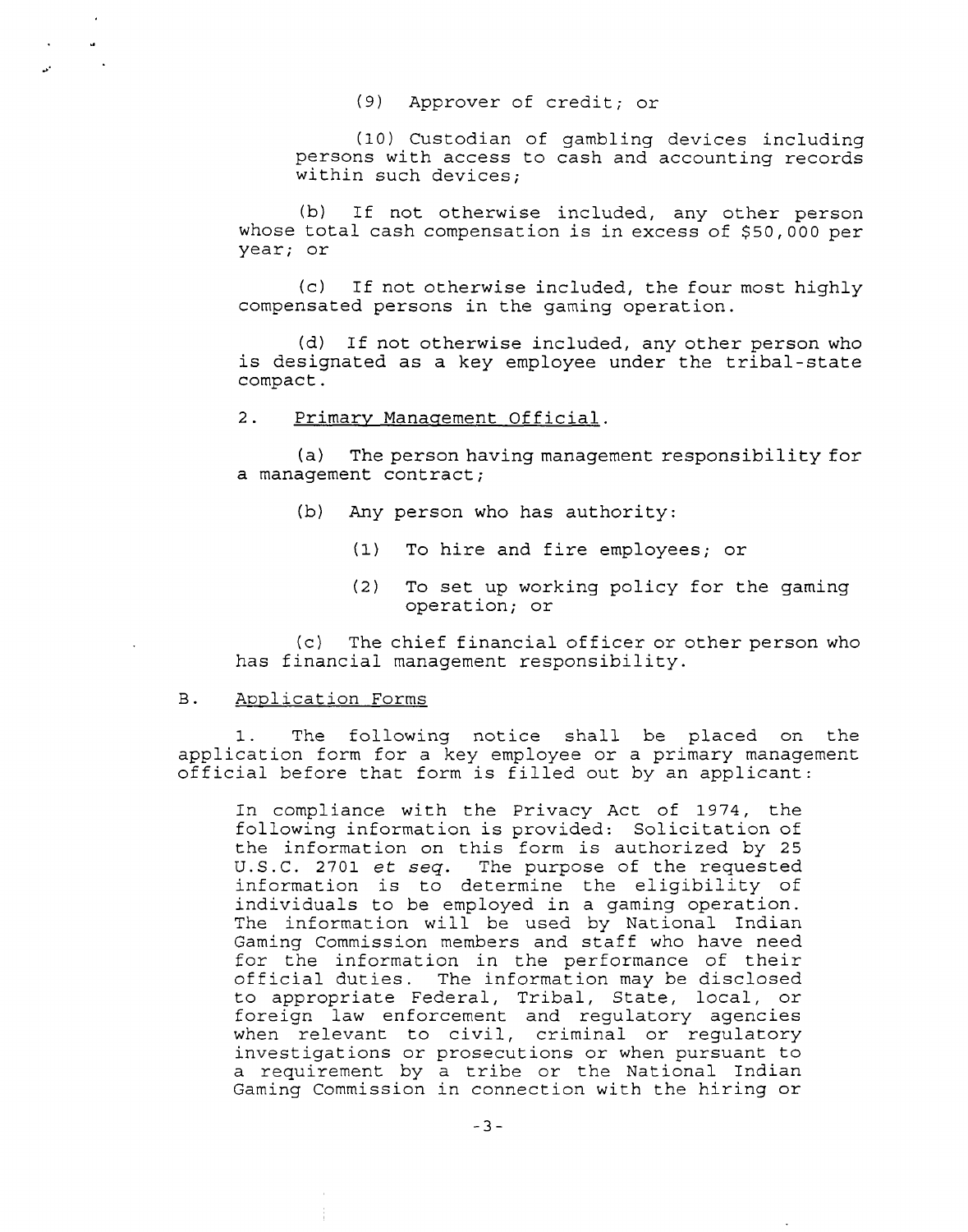firing of an employee, the issuance or revocation of a gaming license, or investigations of activities while associated with a tribe or a gaming operation. Failure to consent to the disclosures indicated in this notice will result in a tribe's being unable to hire you in a primary management official or key employee position.

The disclosure of your Social Security Number (SSN) is voluntary. However, failure to supply a SSN may result in errors in processing your application.

2. Existing key employees and primary management officials shall be notified in writing that they shall either:

- a. Complete a new application form that contains a Privacy Act notice; or
- b. Sign a statement that contains the Privacy Act notice and consent to the routine uses described in that notice.

3. The following notice shall be placed on the application form for a key employee or a primary management official before that form is filled out by an applicant:

A false statement on any part of your application may be grounds for not hiring you, or for firing you after you begin work. Also, you may be punished by fine or imprisonment. (U.S. Code, title 18, section 1001.)

4. The Tribe shall notify in writing existing key employees and primary management officials that they shall either:

- a. Complete a new application form that contains a notice regarding false statements; or
- b. Sign a statement that contains the notice regarding false statements.
- C. Background Investigations:

1. The Tribe and/or Tribal Gaming Agency shall request from each primary management official and from each key employee all of the following information:

- (a) Full name, other names used (oral or written), social security number (s) , birth date, place of birth, citizenship, gender, all languages (spoken or written) ;
- (b) Currently and for the previous 5 years:

 $-4-$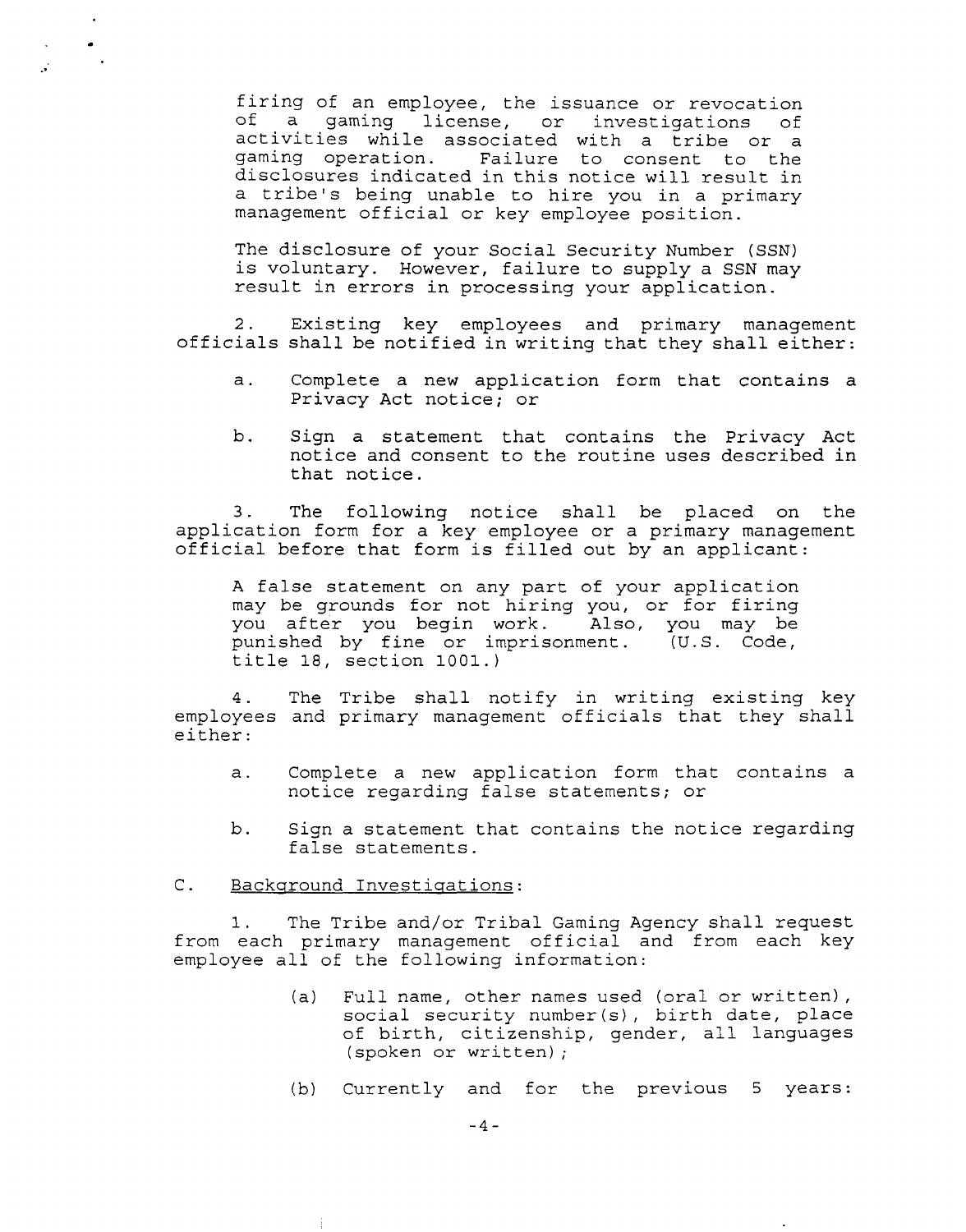business and employment positions held, ownership interests in those businesses, business and residence addresses, and drivers license numbers;

- $(c)$ The names and current addresses of at least three personal references, including one personal reference who was acquainted with the applicant during each period of residence listed under paragraph (i) (b) of this section;
- Current business and residence telephone numbers ;  $(d)$
- $(e)$ A description of any existing and previous business relationships with Indian tribes, including ownership interests in those businesses;
- A description of any existing and previous  $(f)$ business relationships with the gaming industry generally, including ownership interests in those businesses;
- The name and address of any licensing or  $(q)$ regulatory agency with which the person has filed an application for a license or permit related to gaming, whether or not such license or permit was granted;
- For each felony for which there is an ongoing prosecution or a conviction, the charge, the name and address of the court involved, and the date and disposition if any;
- For each misdemeanor conviction or ongoing  $(i)$ misdemeanor prosecution (excluding minor traffic violations) within 10 years of the date of the application, the name and address of the court involved and the date and disposition;
- For each criminal charge (excluding minor traffic charges), whether or not there is a conviction, if such criminal charge is within 10 years of the date of the application and is not otherwise listed pursuant to paragraphs (i) (h) and (i) (i) of this section, the criminal charge, the name and address of the court involved and the date and disposition;
- $(k)$ The name and address of any licensing or regulatory agency with which the person has filed an application for an occupational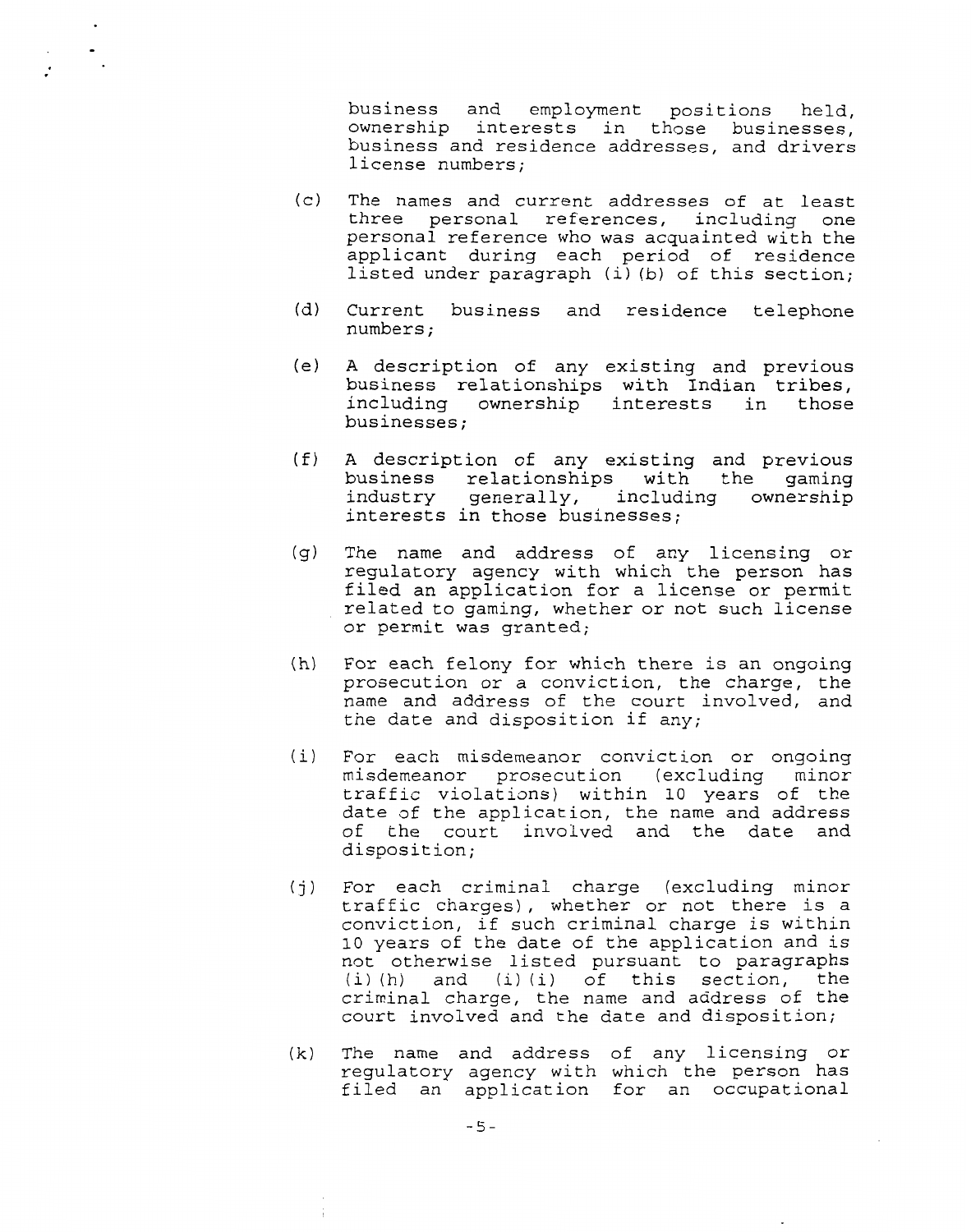license or permit, whether or not such license or permit was granted;

- (1) A current photograph;
- (m) Any other information the Tribe and/or Tribal Gaming Agency deems relevant; and
- (n) Fingerprints consistent with procedures adopted by a tribe according to 25 C.F.R. **5**  522.2(h).

2. The Tribe and/or Tribal Gaming Agency shall conduct an investigation sufficient to make a determination under subsection D below. In conducting a background investigation, the Tribe shall promise to keep confidential the identity of each person interviewed in the course of the investigation.

### D. Eligibility Determination

 $\sim$ 

 $\ddot{\cdot}$ 

1. The Tribal Gaming Agency shall review a person's prior activities, criminal record, if any, and reputation, habits and associations to make a finding concerning the eligibility of a key employee or a primary management official for employment in a gaming operation. If the Tribal Gaming Agency determines that employment of the person poses a threat to the public interest or to the effective regulation of gaming, or creates or enhances dangers of unsuitable, unfair, or illegal practices and methods and activities in the conduct of gaming, a tribal gaming operation shall not employ that person in a key employee or primary management official position.

2. The Tribe's gaming operation shall not employ in a key employee or primary management official position a person who has supplied materially false or misleading information with respect to the required information for that person's background investigation under subsection C above.

3. The Tribe's gaming operation shall not employee in a key employee position associated with Class I11 gaming activity any applicant who fails to meet any necessary suitability requirements under the tribal-state compact.

E. Procedures for Forwarding Applications and Reports for Key Employees and Primary Management Officials to the Commission

When a key employee or primary management official begins work, the Tribe and/or Tribal Gaming Agency shall forward to the Commission a completed application for employment and conduct the background investigation and determination referred to in subsections A, B, C and D of this sect ion.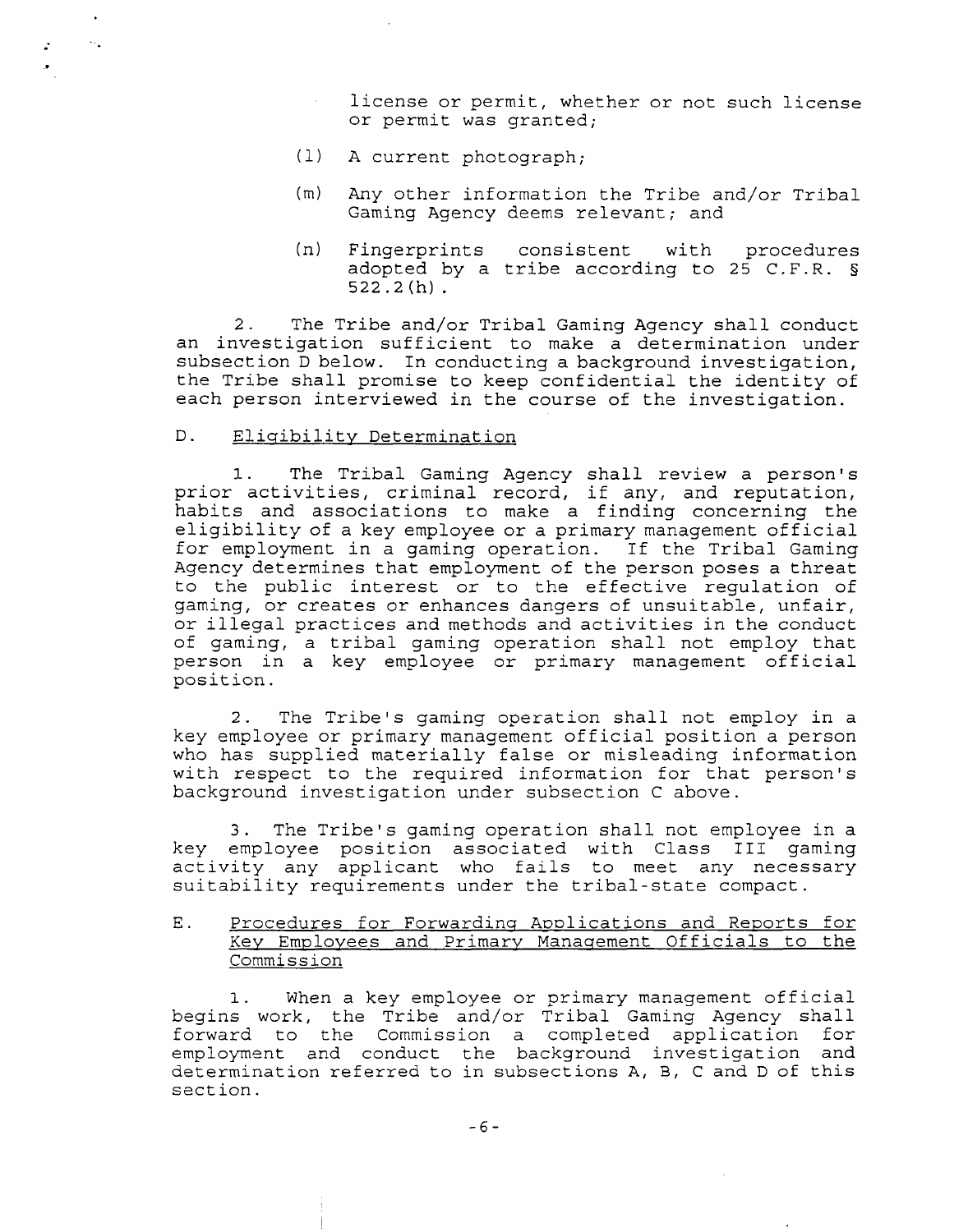2. Upon completion, the Tribe and/or Tribal Gaming Agency shall forward the report referred to in subsection F of this section to the Commission within 60 days after an employee begins work or within 60 days of the Chairman's approval of this ordinance.

*3.* The gaming operation shall not employ a key employee or primary management official who does not have a license after 90 days.

#### $F_{\star}$ Report to Commission

 $\bullet$ 

 $\bullet$ 

Pursuant to the procedures set out in subsection E of this section, the Tribe and/or Tribal Gaming Agency shall prepare and forward to the Commission an investigative report on each background investigation. An investigative report shall include all of the following:

- (a) Steps taken in conducting **a** background investigation;
- (b) Results obtained;
- **(c)** Conclusions reached;
- (d) The bases for those conclusions; and
- (e) The Tribe and/or Tribal Gaming Agency shall include in its report a copy of eligibility determination made under section D of this section.
- 2. If a license is not issued to an applicant:
	- (a) The Tribe and/or Tribal Gaming Agency shall notify the Commission; and
	- (b) Forward copies of its eligibility determination and investigative report (if any) to the Commission for inclusion in the Indian Gaming Individuals Records System.

*3.* With respect to key employees and primary management officials, the Tribe and/or Tribal Gaming Agency shall retain applications for employment and reports (if any) of background investigations for inspection by the Chairman of the Commission or his or her designee for no less than three **(3)**  years from the date of termination of employment.

#### G. Granting a Gaming License

÷.

1. If, within a thirty (30) day period after the Commission receives a report, the Commission notifies the Tribe and/or the Tribal Gaming Agency that it has no objection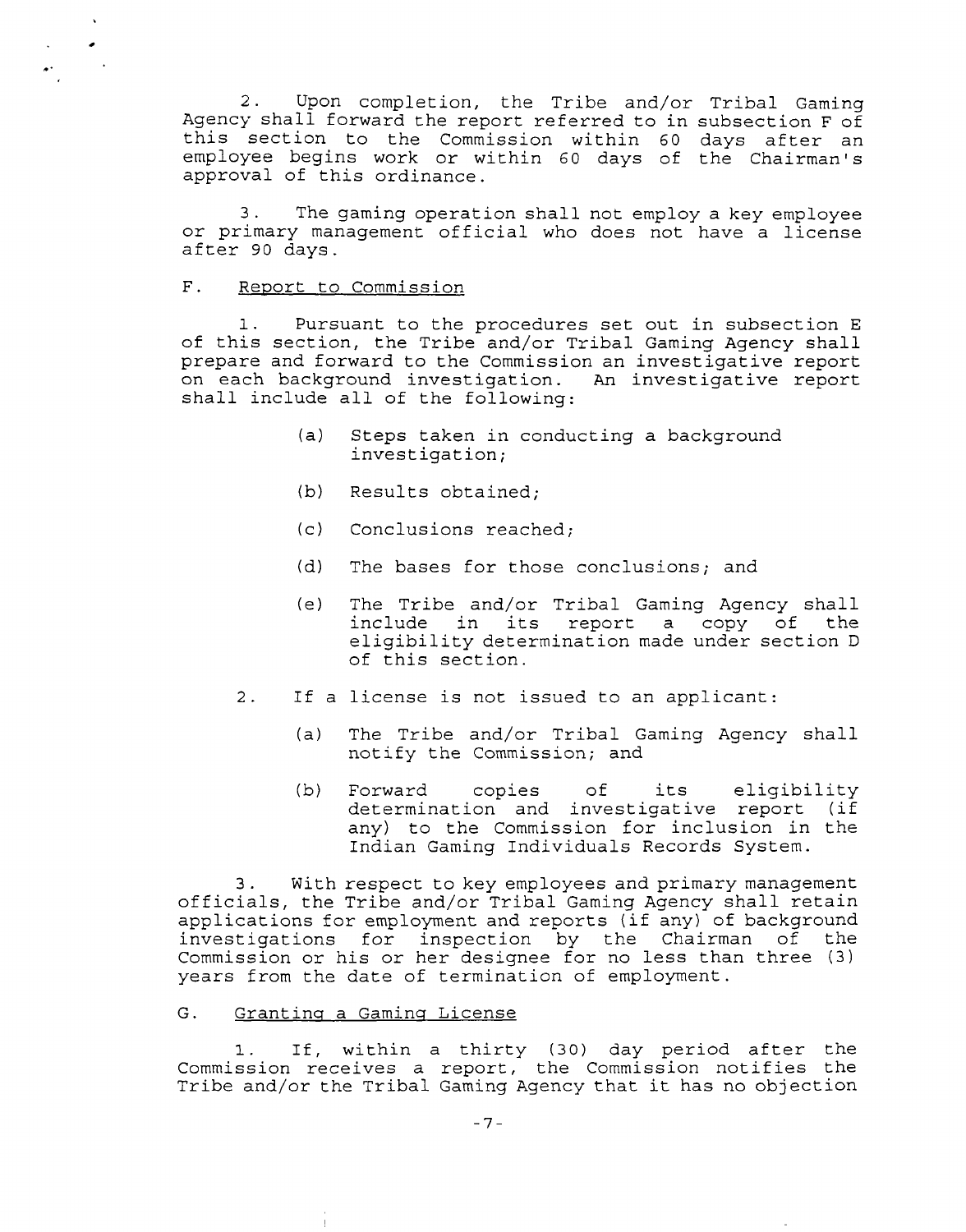to the issuance of a license pursuant to a license application filed by a key employee or a primary management official for whom the Tribe has provided an application and investigative report to the Commission, the Tribe may go forward and issue a license to such applicant.

2. The Tribe and/or the Tribal Gaming Agency shall respond to a request for additional information from the Chairman of the Commission concerning a key employee or a primary management official who is the subject of a report. Such a request shall suspend the thirty (30) day period under paragraph (G) (1) of this section until the Chairman of the Commission receives the additional information.

3. If, within the thirty (30) day period described above, the Commission provides the Tribe and/or Tribal Gaming Agency with a statement itemizing objections to the issuance of a license to a key employee or to a primary management official for whom the Tribe and/or Tribal Gaming Agency has provided an application and investigative report to the Commission, the Tribe and/or Tribal Gaming Agency shall reconsider the application, taking into account the objections itemized by the Commission.

4. The Tribe shall ensure compliance with any other procedures regarding licensure which may be required under the tribal-state compact.

#### H. License Suspension

1. If, after the issuance of a gaming license, the Commission receives reliable information indicating that a key employee or a primary management official is not eligible for employment under subsection D above, the Tribe and/or Tribal Gaming Agency shall suspend such license and shall notify in writing the licensee of the suspension and the proposed revocation.

2. The Tribe and/or Tribal Gaming Agency shall notify the licensee of a time and a place for a hearing on the proposed revocation of a license.

3. After a revocation hearing, the Tribe and/or Tribal Gaming Agency shall decide to revoke or to reinstate a gaming license. The Tribe and/or Tribal Gaming Agency shall notify the Commission of its decision.

4. The Tribe and/or Tribal Gaming Agency shall also suspend and revoke the license of **a** key employee when such person is deemed unsuitable under the tribal-state compact.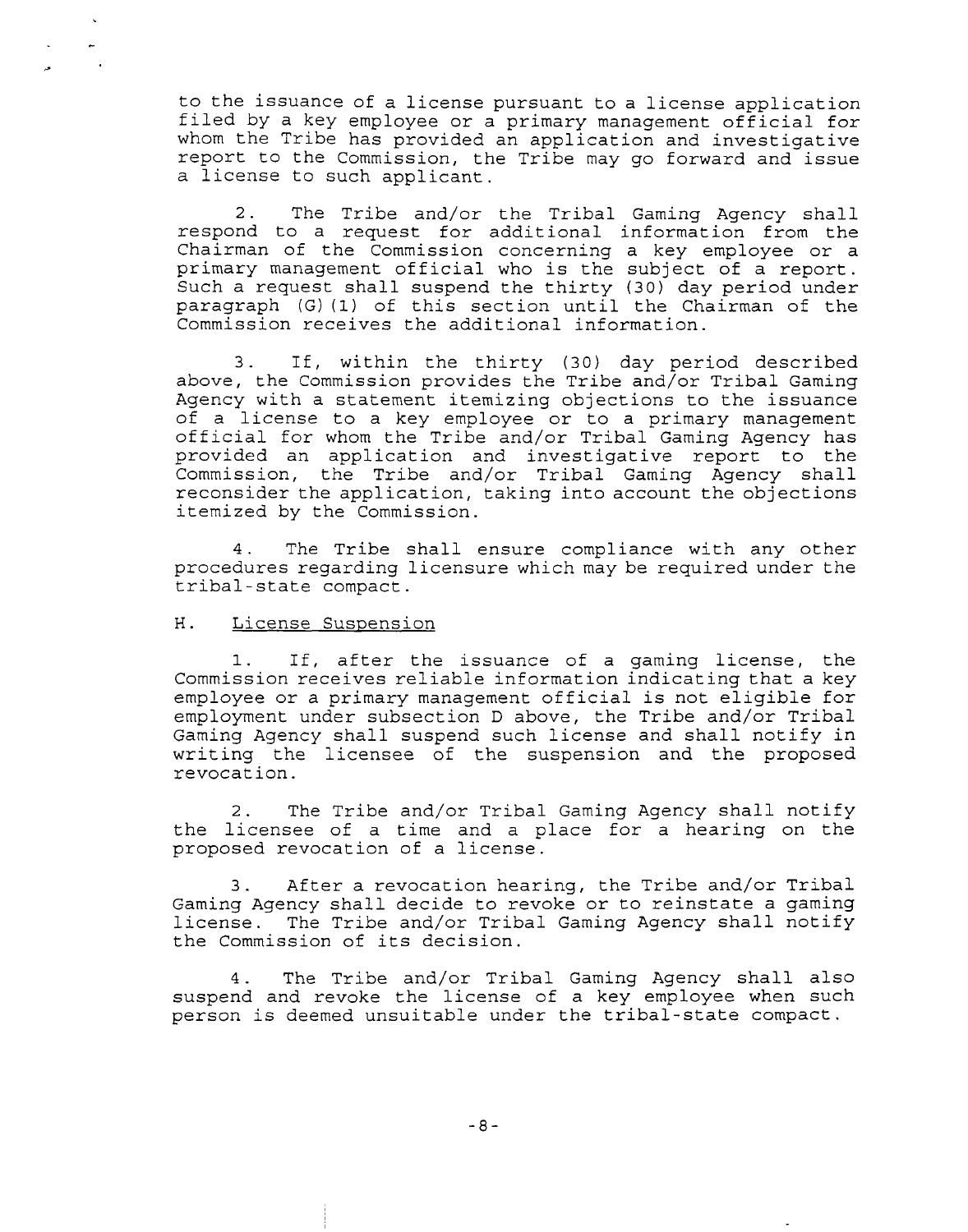#### **VIII. License Locations**

The Tribe and/or Tribal Gaming Agency shall issue a separate license to each place, facility, or location on Indian lands where Class **I1** and Class I11 gaming is conducted under this ordinance.

### **IX. Customer Dispute Resolution Procedure**

A. With respect to Class I1 gaming, the general manager of the tribal gaming operation shall attempt to resolve on an informal basis any customer complaints relating to payment of prizes or services and report any such resolution to the governing body of the enterprise. If the complaint cannot be resolved at the general manager level, the customer shall be informed that he/she has the right to present his or her complaint to the governing body of the gaming enterprise, whose decision shall be final.

B. With respect to Class 111 gaming, customer and third party disputes shall be resolved pursuant to Article 10 and Article **11** of the tribal-state compact.

#### **X. IGRA Compliance**

The Tribe shall ensure enforcement of rules and regulations for all games played to ensure that they conform to the IGRA, including any effective tribal-state compact, and that the games are honest and fair.

#### **XI. Amendments**

The Tribal Council may amend this Ordinance in any manner deemed appropriate to protect the Tribe's best interests so long as any such amendment is no less restrictive than the original terms of this Ordinance, complies with all applicable federal law, and is consistent with the terms of any effective tribal-state compact.

#### **XII. Repeal**

All prior gaming ordinances are hereby repealed.

#### **CERTIFICATION**

The foregoing ordinance was adopted by a vote of 3 for, and  $\overline{O}$  against and  $\overline{C}$  abstentions, at a duly called meeting of the Tribal Council, at which a quorum was present, on this  $\mathcal{U}$  day of September, **1998.** 

Mangaret/Dalton, Chairperson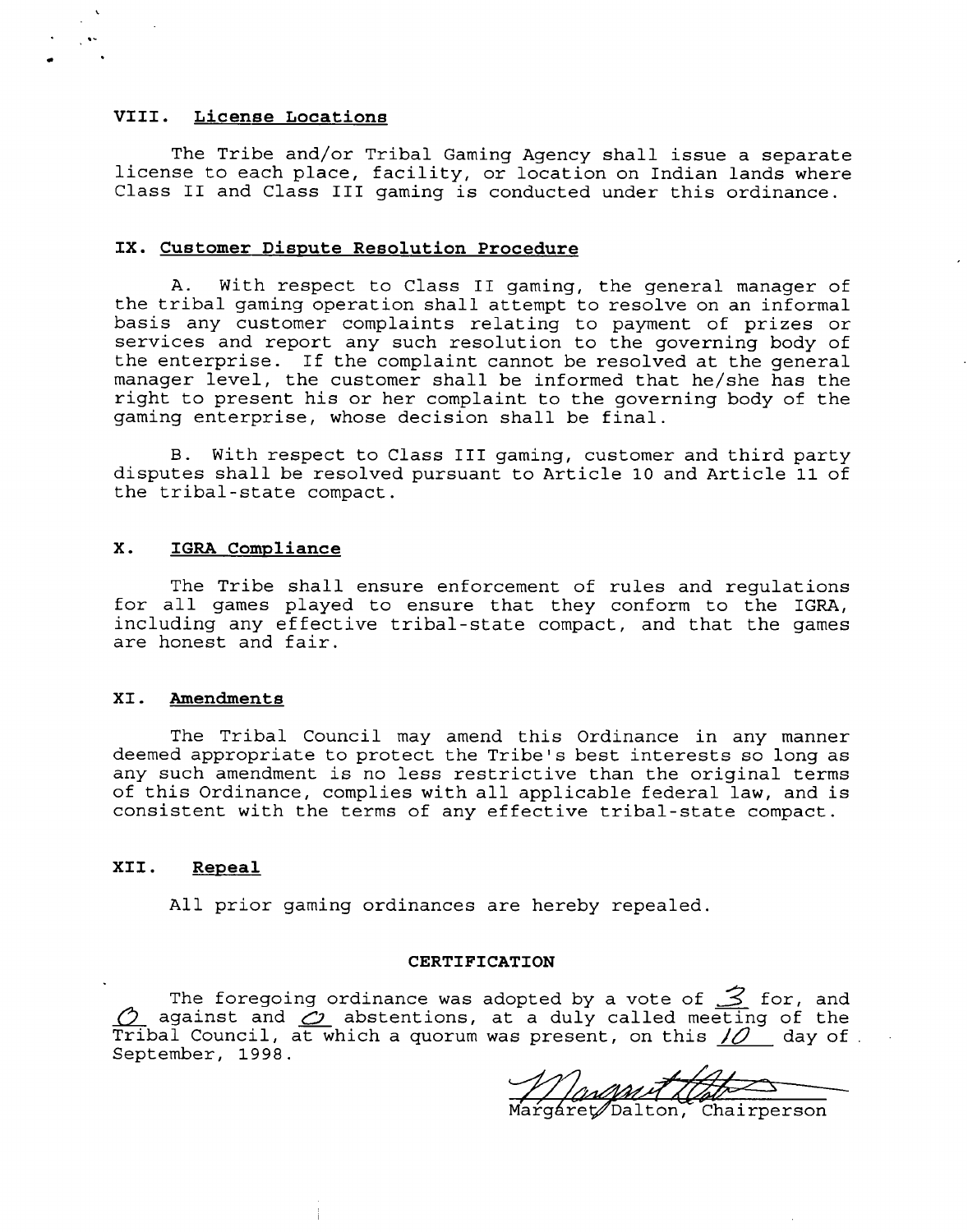# AMENDED PROCEDURE FOR BACKGROUND INVESTIGATIONS OF KEY EMPLOYEES AND PRIMARY MANAGEMENT OFFICIALS OF TRIBAL GAMING FACILITY

1. Responsibility for the Investigations. The Jackson Rancheria, through its tribally appointed Tribal Gaming Agency, shall be responsible for ensuring that background investigations and suitability determinations are conducted concerning all key employees and primary management officials of its tribal gaming facility, as required by 25 C.F.R. section 522.2(b) and as defined in section 7(a) of the Tribe's Amended Class II and Class Ill Ordinance.

2. Conduct of the Background Investigations. The Tribe designates the Tribal Gaming Agency to conduct said background investigations by submission of fingerprints to the National Indian Gaming Commission and/or California Department of Justice.

**3.** Proceduresfor the Backaround Investiqations. In order to provide a basis for the Tribal Gaming Agency and the Tribe to make a finding concerning the eligibility for employment in a gaming operation, said background investigations shall include:

a. Verification by written or oral communication of the information submitted by the applicant;

b. An inquiry into the applicant's prior activities, criminal record, if any, and reputation, habits and associations;

c. Interviews with a sufficient number of people such as former employers, personal references, and others with sufficient knowledge of said applicant;